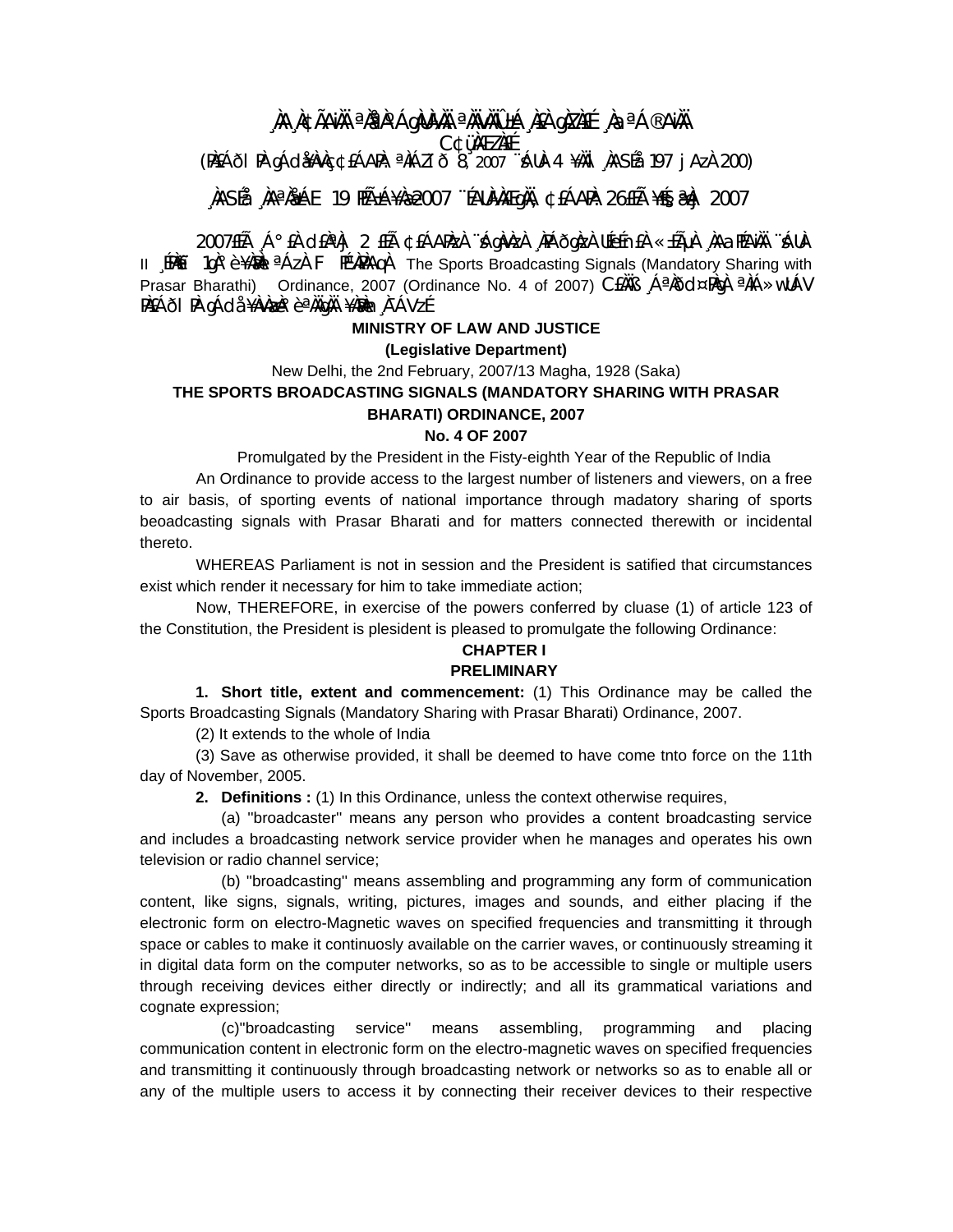broadcasting networks and includes the content broadcasting services and the broadcasting network services;

 (d) ''broadcasting network service'' means a service, which provides a network of infrastucture of cables or transmitting devices for carrying broadcasting content in electronic form on specified frequencies by means of guided or unguided electro-magnetic waves to multiple uses, and includes the management and operation of any of the following:

(i) Teleport /Hub/Earth Station,

(ii) Direct-to-Home (DTH) Broadcasting Network,

(iii) Multi-system Cable Television Network,

(iv) Local Cable Television Network,

(v) Satellite Radio Broadcasting Network,

(vi) any other network service as may be prescribed by the Central Government;

 (e) ''cable television channel service'' means the assembly, programming and transmission by cables of any broadcasting television content on a given set of frequencies to mutiple subscribers;

 (f) ''cable television network'' means any system consisting of closed transmission paths and associated signal generation, control and distribution equipment, designed to receive and re-transmit television channels or programmes for reception by multiple subscribers;

 (g) ''community radio service'' means terrestrial radio broadcasting intended and restricted only to a specific community and specified territory;

 (h) ''content'' means any sound, text., data, picture (still or moving), other audio-visual representation, signal or intelligence of any nature or any combination therof which is capable of being created, processed, stored, retrieved or communicated electronically;

 (i) ''content broadcasting service'' means the assembling, programming and placing content in electronic form and transmitting or retransmitting the same on electromagnetic waves on specified frequencies, on a broadcasting network so as to make it available for access by multiple users by connecting their receiving devices to the network, and includes the management and operation of any of the following:

(i) terrestrial television service,

(ii) terrestrial radio, service,

(iii) satellite television service,

(iv) satellite radio servicee,

(v) cable television channel service,

(vi) community radio service,

 (vii) any other content broadcasting services as may be prescribed by the Central Government;

 (j) ''Direct-to-Home (DTH) broadcasting service'' means a service for multi channel distribution of programmes direct to a subscriber's premises without passing through an intermediary such as a cable operator by uplinking to a satellite system;

(k) ''Guidelines'' means the Guidelines issued under section 5;

 (l) ''multi-system cable television network'' means a system for multi-channel downlinking and ditribution of television programmes by a land-based transmission system using wired cable or woreless cable or a combination of both for simulataneous reception either by multiple subscribers directly or through one or more local cable operators;

 (m) ''Prasar Bharati'' means the Corporation known as the Prasar Bharati (Broadcasting Corporation of India) established under sub-section (1) of section 3 of the Prasar Bharati (Broadcasting Corporation of India) Act, 1990;

(n) ''prescribed'' means prescribed by rules made under this Ordinacne;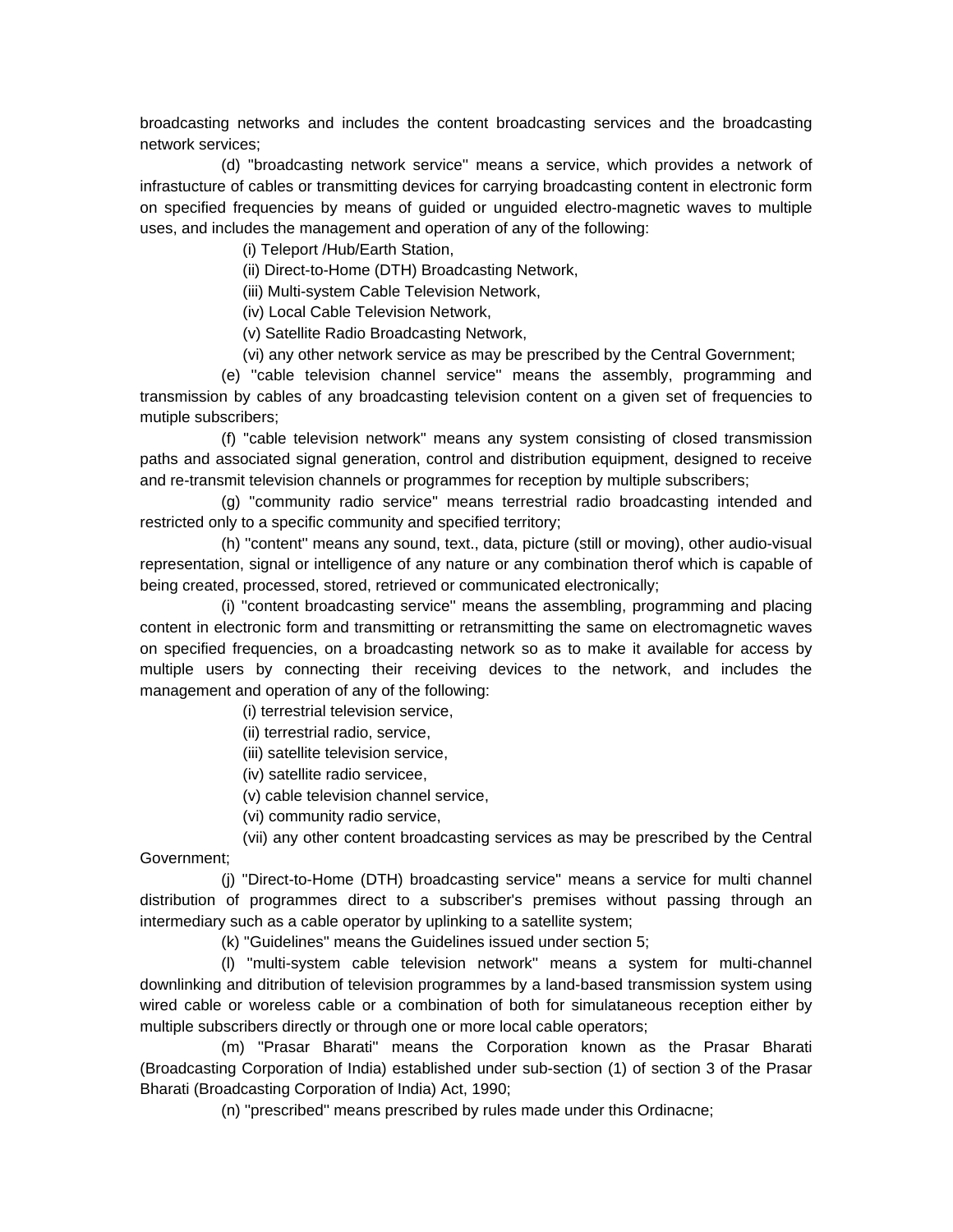(o) ''satellite television service'' means a television broadcasting service provided by usingg a satellite, and received with or without the help of a local delivery system but does not include Direct-to-Home delivery service;

 (p) ''satellite radio service'' means a radio brodcasting service provided by using a satellite and directly receivable through receiver sets by multiple subscribers in India;

(q) ''service provider'' means provider of a broadcasting service;

(r) ''specified'' means specified under the Guidelines issued under section 5;

 (s) ''sporting events of national importance'' means such national or international sporting events, held in India or abroad, as may be notified by the Central Government in the Official Gazette to be of national importance;

 (t) ''terrestrial televison service'' means a television broadcasting service provided oveer the air by using a land-based transmitter and directly received through receiver sets by the public;

 (u) ''terrestrial radio service'' means a radio broadcasting service provide over the air by using a land-based transmitte and directly received through receiver sets by the public.

 (2) Words and expressions used and not defined in this Ordinance and defined in the Cable Television Networks (Regulation) Act 1995, (7of 1995), the Telecom Regulatory Authority of India Act, 1997, (24 of 1997), the Indian Telegraph Act, 1885, (13 of 1885) the Indian Wireless Telegraphy Act, 1933 (17 of 1933) shall have the meanings respectively assigend to them in those Acts.

#### **CHAPTER II**

# **MANDATORY SHARING OF SPORTS BROADCASTING SIGNALS WITH PRASAR BHARATI**

 **3. Mandatory sharing of certain sports broadcasting signals :** (1) No content rights owner or holder and no television or radio broadcasting service provider shall carry a live television broadcast on any cable or Direct-to-Home network or radio commentary broadcast in India of sporting events of national importance, unless it simultaneously shares the live broadcasting signal, without its advertisements, with the Prasar Bharati to enable them to retransmit the same on its terrestrial networks and Direct-to-Home networks in such manner and on such terms and conditions as may be specified.

 (2) The terms and conditions under sub-section (1) shall also provide that the advertisement revenue sharing between the content rights owner or holder and the Prasar Bharati shall be in the ratio of not less than 75:25 in case of television coverage and 50:50 in case of radio coverage.

 (3) The Central Government may specify a percentage of the revenue received by the Prasar Bharati under sub-section (2), which shall be utilised by the Prasar Bharati for broadcasting other sporting events.

**4. Penalties :** The Central Government may specify penalties to be imposed, including suspension or revocation of licence, permission or registration, for violation of various terms and conditions as may be specified under section 3, subject to the condition that amount of a pecunciary penalty shall not exceed one crore rupees:

 Provided that no penalty shall be imposed without giving a resonable opportunity to the service provider :

 Provided further that no act or omission on tha part of any person after the 11th November, 2005 and before the date of promulgation of the Sports Broadcasting Signals (Mandatory Sharing with Prasar Bharati) Ordinance, 2007 shall be subjected to penalties.

#### **CHAPTER III**

#### **POWERRS OF THE CENTRAL GOVERNMENT TO ISSUE GUIDELINES**